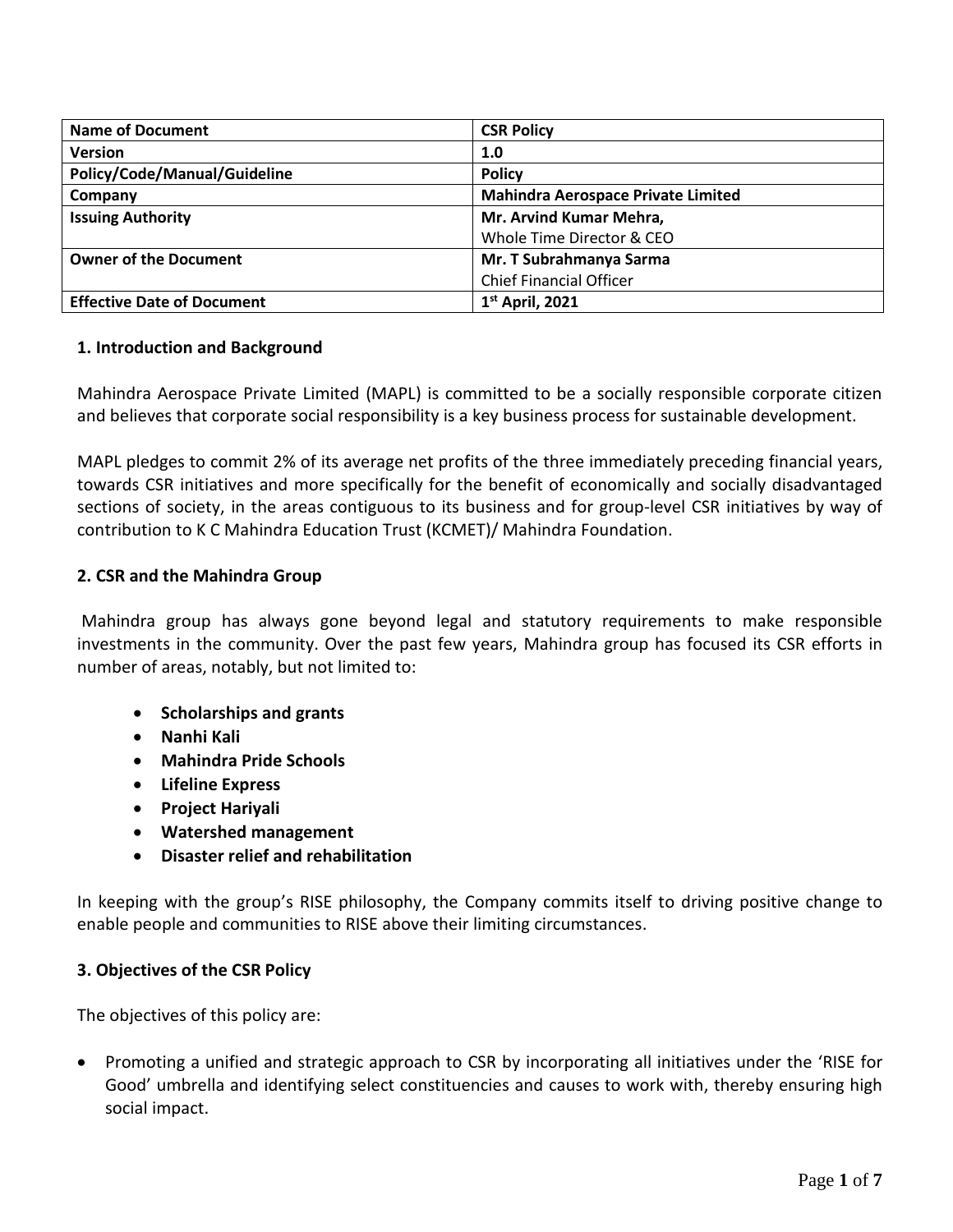• Ensuring increased commitment at all levels in the organisation by encouraging employees to participate in the Company's CSR activities and giving back to society through the employee volunteering programme called ESOPs.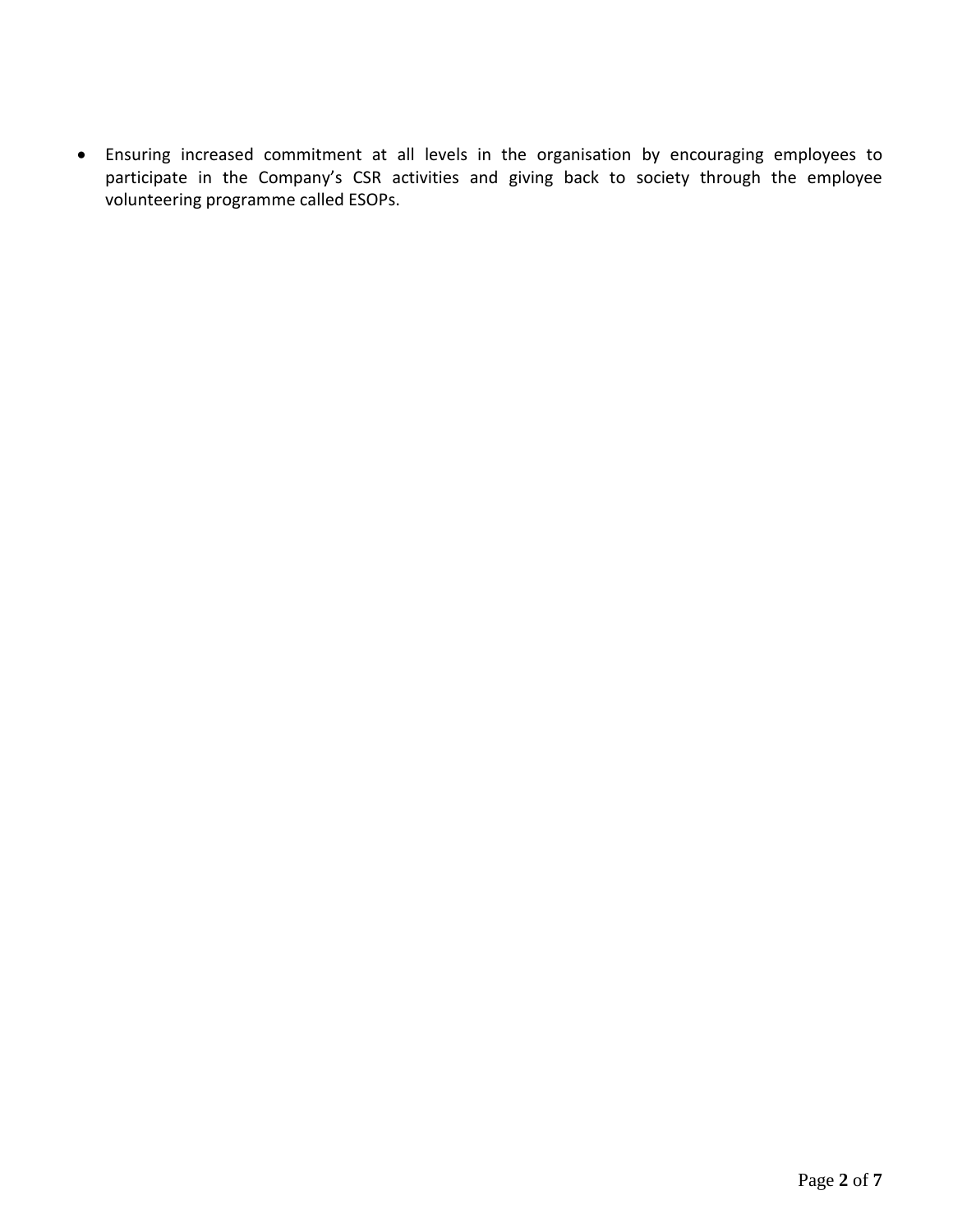### **4. Policy Statement**

## **4.1 CSR Vision Statement & Ideology**

Our 'Core Purpose' is to "challenge conventional thinking and innovatively use all our resources to drive positive change in the lives of our stakeholders and communities to enable them to RISE. In line with our Core Purpose, our CSR Vision is to focus our efforts within the constituencies of girls, youth and farmers by innovatively supporting them through programmes designed in the domains of education, health, technology, engineering, medicine and environment, while harnessing the power of technology. By investing our CSR efforts in these critical constituencies, who contribute to nation building and the economy, we will enable our stakeholders and communities to RISE.

For MAPL responsible business practices include being responsible for our business processes, products, engaging in responsible relations with our stakeholders. Hence, for the Company, Corporate Social Responsibility goes beyond just adhering to statutory and legal compliance and creates social and environmental value for our key stakeholders.

## **4.2. Total Outlay**

In line with the requirements of Section 135 of the Companies Act, 2013 ('Act') read with rules notified thereunder as amended from time to time (collectively referred CSR provisions), MAPL pledges to contribute at least 2% of its average net profits made during the three immediately preceding financial years specifically towards CSR initiatives. For this purpose, the net profit and average net profit shall be calculated in accordance with the provisions of Section 198 of the Act read with Companies (Corporate Social Responsibility Policy) Rules, 2021.

Until a fund is specified, the unspent CSR amount, if any, during a financial year, unless relates to an ongoing project, shall be transferred to any Fund specified in Schedule VII of Companies Act, 2013, in accordance with the applicable CSR Provisions.

Likewise, any excess amount spent on CSR activities may be set off against the requirement to spend in the succeeding financial years in accordance with the applicable CSR Provisions.

The administrative overheads, if any required to be incurred by the Company as defined in the rules shall not exceed 5% of total CSR expenditure of the Company for a financial year.

Any surplus arising out of the CSR activities shall not form part of the business profit of the Company and shall be dealt with in accordance with the applicable CSR Provisions.

In the event the Company creates or acquires capital asset out of the CSR spend, such capital asset will be dealt with in terms of the applicable CSR Provisions.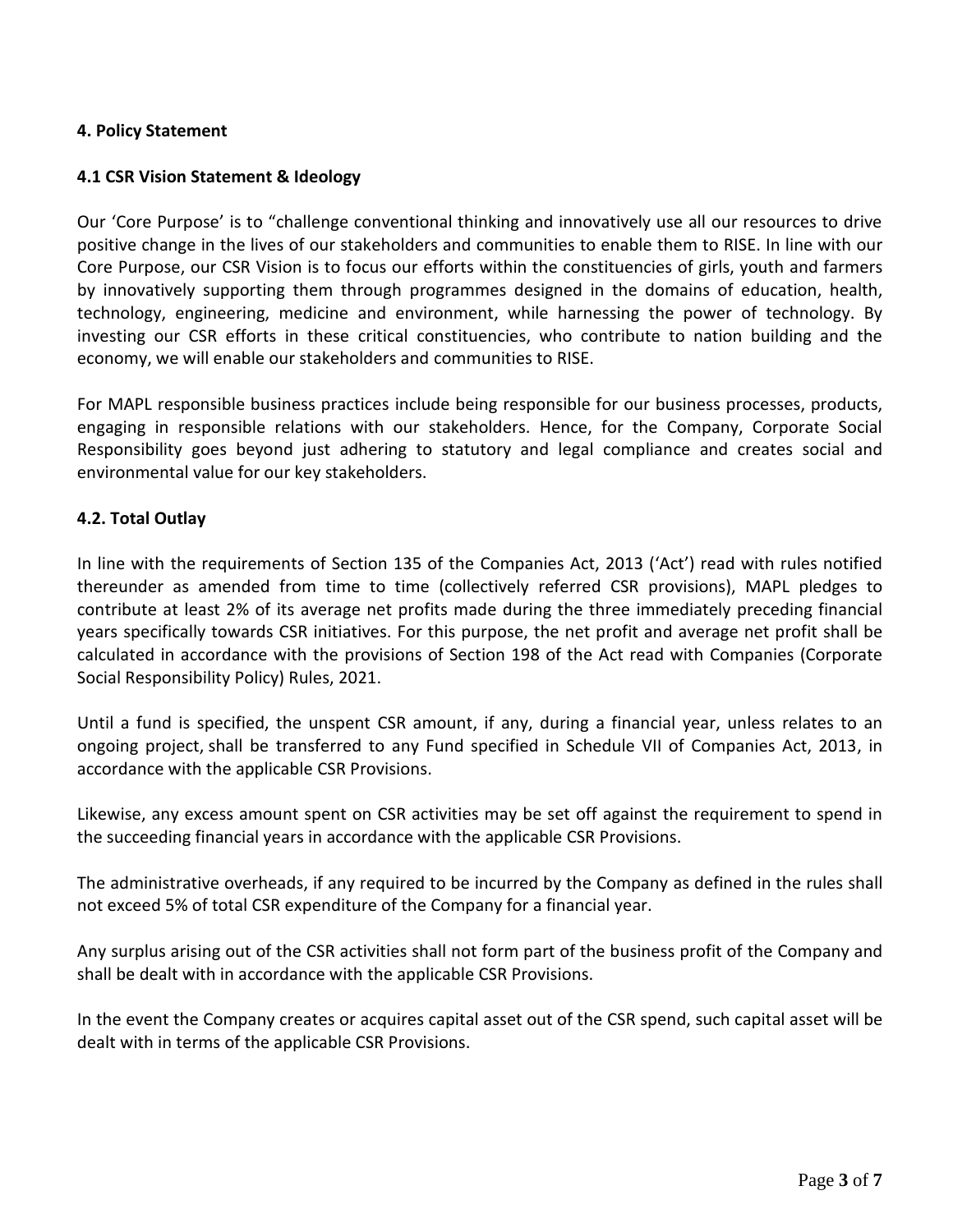## **4.3 CSR Thrust Areas**

The Company will focus its efforts within the constituencies of girls, youth and farmers through programmes designed in the domains of education, health and environment. The Company may also make contributions to the group's corporate foundations/trusts, i.e., K C Mahindra Education Trust and Mahindra Foundation, for projects approved by the Board. All CSR Projects must be aligned as prescribed in Schedule VII of the Companies Act, 2013. The CSR projects of the Company as approved by the Board on the recommendation of the CSR Committee, will be uploaded on the Company website so that it is available in the public domain.

Our commitment to CSR will be manifested by investing resources in any of the following areas -

- 1. Eradicating hunger, poverty and malnutrition, promoting health care including preventive health care, sanitation, including contribution to the Swach Bharat Kosh set up by the Central Government for the promotion of sanitation, and making available safe drinking water;
- 2. Promoting education, including special education and employment enhancing vocation skills especially among children, women, elderly and the differently abled and livelihood enhancement projects;
- 3. Promoting gender equality, empowering women, setting up homes and hostels for women and orphans; setting up old age homes, day care centres and such other facilities for senior citizens and measures for reducing inequalities faced by socially and economically backward groups;
- 4. Ensuring environmental sustainability, ecological balance, protection of flora and fauna, animal welfare, agroforestry, conservation of natural resources and maintaining the quality of soil, air and water, including contribution to the Clean Ganga Fund set up by the Central Government for rejuvenation of river Ganga;
- 5. Protection of national heritage, art and culture including restoration of buildings and sites of historical importance and works of art; setting up of public libraries; promotion and development of traditional arts and handicrafts;
- 6. Measures for the benefit of armed forces veterans, war widows and their dependents;
- 7. Training to promote rural sports, nationally recognized sports, paraolympic sports and Olympic sports;
- 8. Contribution to the Prime Minister's National Relief Fund or any other fund set up by the Central Government for socio-economic development and relief and welfare of the Scheduled Castes, the Scheduled Tribes, other backward classes, minorities and women;
- 9. Contribution to incubators funded by Central Government or State Government or any agency or Public Sector Undertaking of Central Government or State Government and contributions to public funded Universities, Indian Institute of Technology (IITs), National Laboratories and Autonomous Bodies (established under the auspices of Indian Council of Agricultural Research (ICAR), Indian Council of Medical Research (ICMR), Council of Scientific and Industrial Research (CSIR), Department of Atomic Energy (DAE), Defence Research and Development Organisation (DRDO), Department of Science and Technology (DST), Ministry of Electronics and Information Technology, engaged in conducting research in science, technology, engineering and medicine aimed at promoting Sustainable Development Goals (SDGs).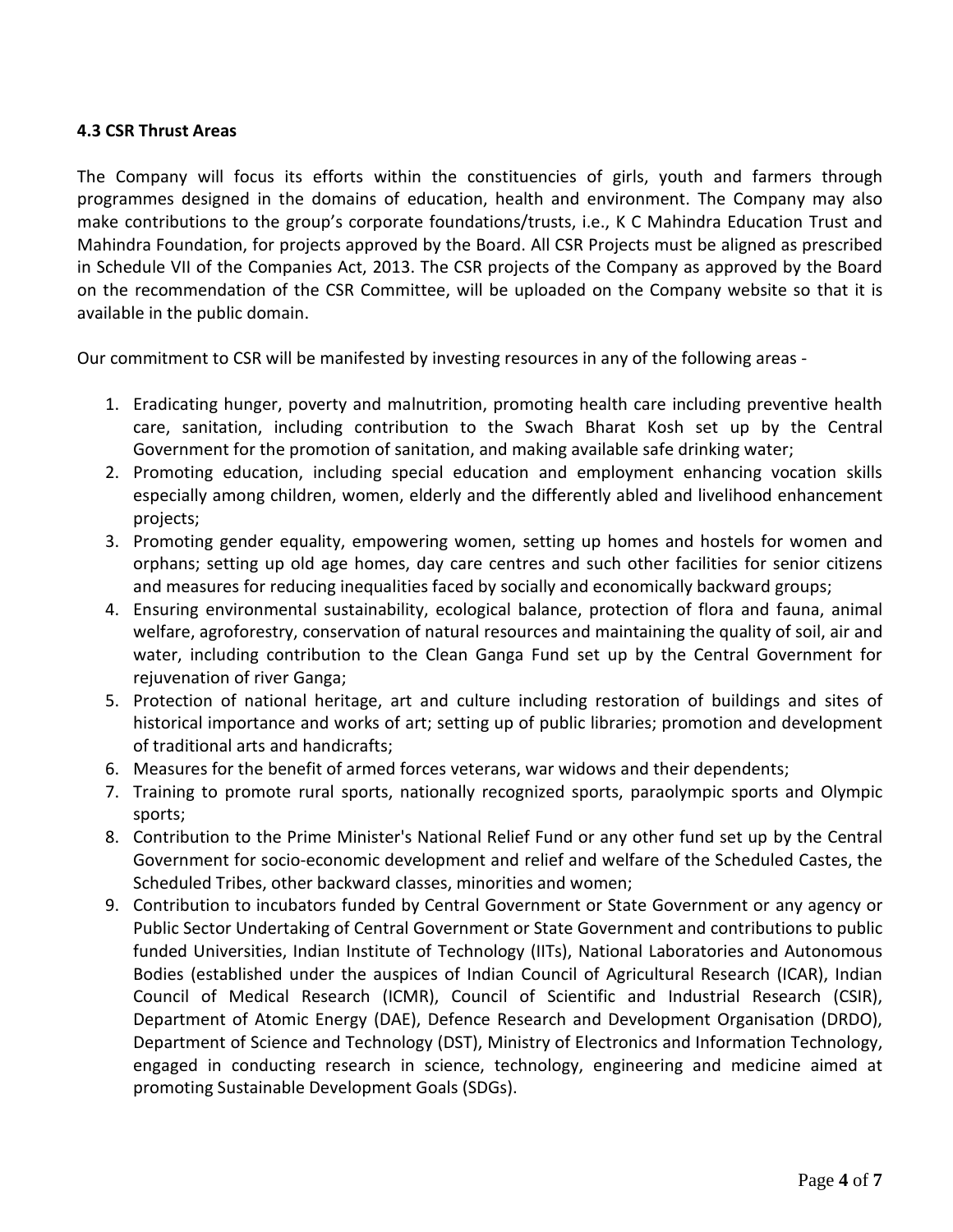- 10. Rural development projects;
- 11. Slum area development;
- 12. Disaster management, including relief, rehabilitation and reconstruction activities;
- 13. For such other activities as the central government may notify in the future under Schedule VII to the Companies Act, 2013.

#### **4.4 Governance Structure**

The Company has a well-defined and robust governance structure to oversee the implementation of the CSR Policy, in compliance with the requirements of Section 135 of the Companies Act, 2013 read with Rules made thereunder, as amended from time to time. The Board level Corporate Social Responsibility Committee (CSR Committee) of the Company shall be responsible for monitoring the CSR Policy from time to time. The CSR Committee shall be constituted in accordance with the requirements of the Companies Act, 2013 and the Rules made thereunder. The details of the composition will be hosted on the Company's website. The CSR Committee shall formulate and recommend to the Board an annual action plan which includes the manner of execution, modalities of utilisation of the CSR funds and implementation schedules for CSR projects or programmes, monitoring and reporting mechanism for the projects or programmes and details of need and impact assessment, if required for the projects undertaken by the Company. The CSR Committee may also recommend to the Board any alteration in the annual action plan at any time during the year including updation of the CSR Policy if required, to that effect. Apart from recommending and approving budgets for project implementation, the Committee may also institute a monitoring mechanism to track the progress of each project. The Committee reports to the Company's Board of Directors. The operating management implements the CSR strategy and reports to the Board level CSR Committee.

### **4.5 Implementation**

The Board level Corporate Social Responsibility Committee (CSR Committee) of the Company shall be responsible for monitoring and implementation of the CSR Policy. CSR Committee shall approve and recommend to the Board annual action plan including the list of projects/ programmes, modalities of execution, and implementation schedule thereof, as guided by this Policy.

On the recommendation of the CSR Committee, the Board shall approve the annual action plan for the projects or programmes to be undertaken and shall also satisfy itself that the funds so disbursed have been utilised for the purposes and in the manner as approved by it and the Chief Financial Officer shall certify to the effect.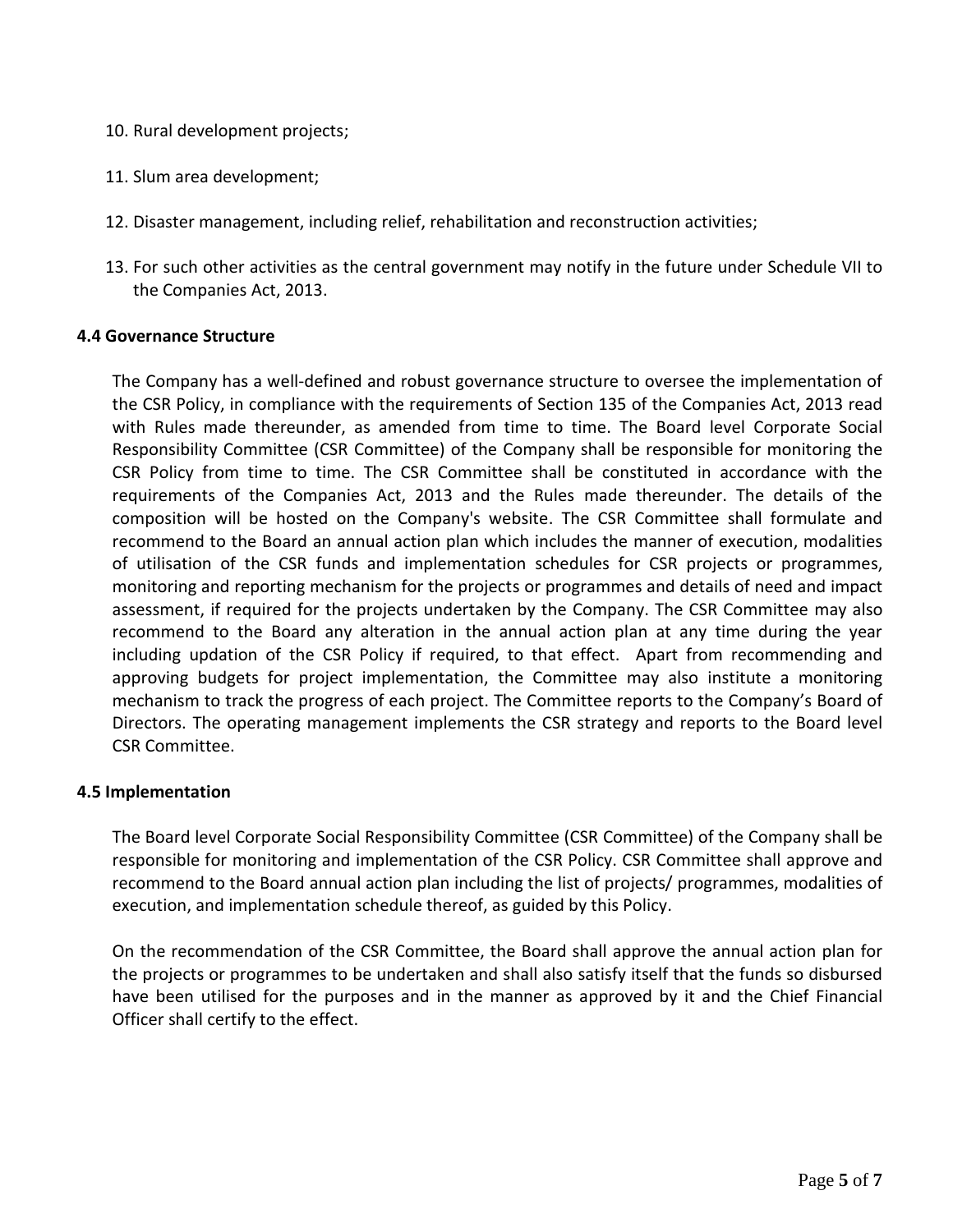The CSR Committee may recommend to the Board "Ongoing Projects" that requires multi-year implementation but not having timelines exceeding three years excluding the financial year in which it commences, and also may designate some of the existing CSR projects as an Ongoing Project and such Ongoing Projects shall be selected, implemented, monitored and reported in accordance with the applicable CSR Provisions. Ongoing Projects shall also include such project that was initially not approved as a multi-year project but whose duration has been extended beyond one year by the board based on reasonable justification.

#### **4.6 Monitoring process of CSR activities**

It will be the responsibility of the operating management to review the progress of various CSR projects in terms of outcome. Operating management will mandate the effective and timely monitoring and evaluation of CSR projects by directing the CEO or the third party independent agency to carry out situational analysis, need assessment surveys, project visits, or impact studies, etc., if and as required, for strategic and high value CSR programmes.

In order to ensure transparency and communication with all stakeholders, the CSR Policy will be uploaded on the Company website so that it is available in the public domain.

#### **4.7 Executing Agency / Partners**

CSR initiatives will be implemented either directly by the Company through its ESOPs programme where employees may directly implement CSR initiatives, or through implementing partners which include NGOs having an established track record of at least 3 years in carrying out the specific activity. The main implementation partners, the Company will work with are the Company's corporate foundations, namely, Mahindra Foundation, K C Mahindra Education Trust, Tech Mahindra Foundation and Naandi Foundation etc.

The following minimum criteria will be ensured while selecting NGOs / voluntary organizations for programme execution:

- a) The NGO is a registered Society/ registered Public Trust / Not for Profit Organization / Company established under section 8 of the Act
- b) The NGO has a permanent office / address in India
- c) The NGO has a valid Income Tax Exemption Certificate
- d) The NGO has submitted a detailed project proposal and budget which has been approved by the operating management.

The Company may also collaborate with other companies to undertake CSR projects or programmes, provided the CSR Committees of the respective companies are in a position to report separately on such projects or programmes.

The Company may engage international organisations for designing, monitoring and evaluation of the CSR projects or programmes as per its CSR policy as well as for capacity building of their own personnel for CSR.